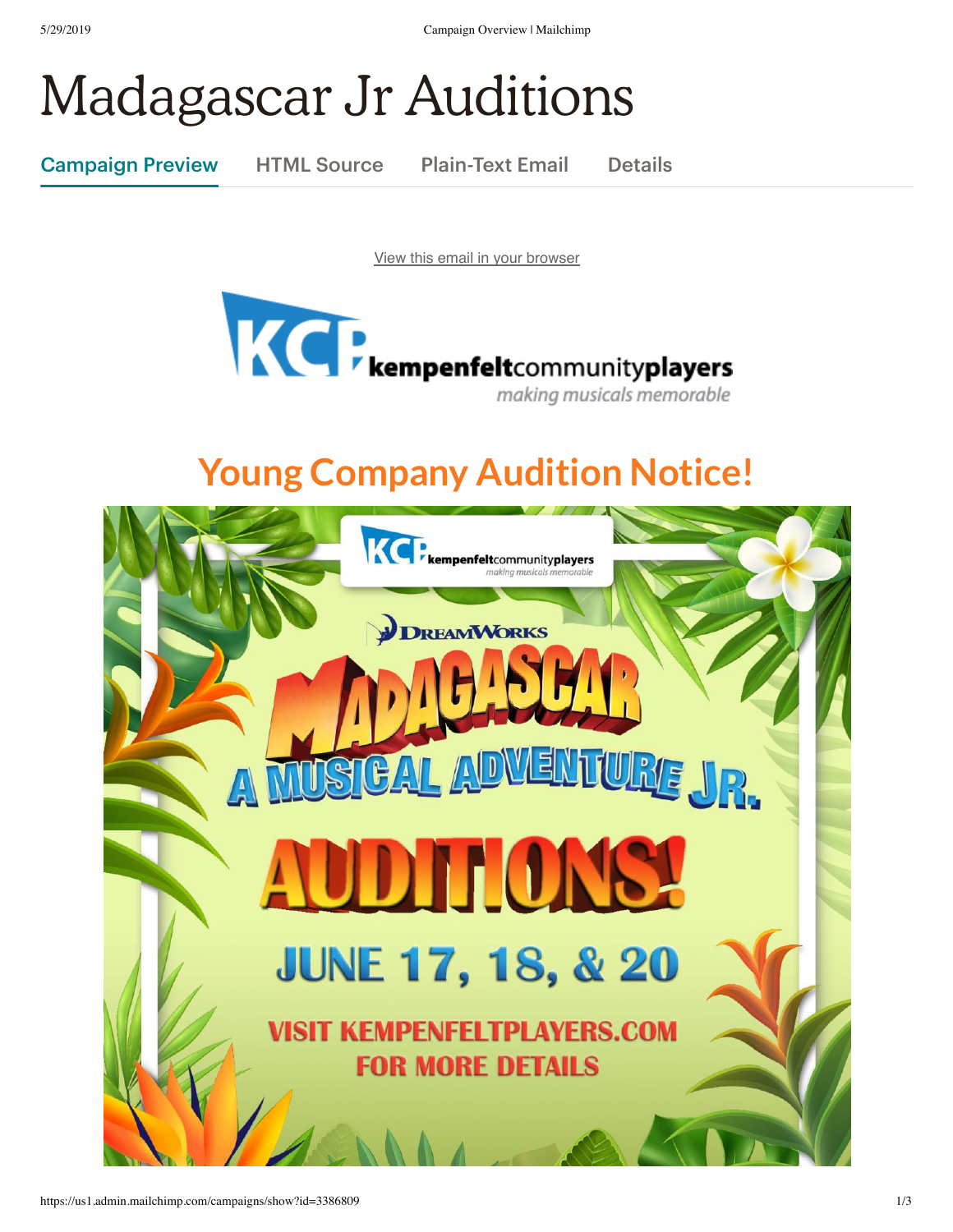

## **Madagascar - A Musical Adventure Jr Auditions June 17th, 18th, and 20th**

### **Call backs will be held June 23rd. Anyone between the ages of 10-18 are encouraged to audition!**

Don't forget your water bottle, it's going to be an energetic audition session, just like this wild show!

Those interested in **featured roles** should prepare a musical theatre song that showcases their talent. Those interested in **ensemble only** should be prepared to sing a group number for their audition. Both groups shoud come prepared to "MOVE IT! MOVE IT!" for a group dance audition.

### **Visit the KCP website for full audition details and submit your audition request form.**

**Click Here for [Audition](https://kempenfeltplayers.com/project/madagascar-jr/) Details and Form**

# **About the Show**

Join Alex the Lion, Marty the Zebra, Melman the Giraffe, Gloria the hip hip Hippo and, of course, those hilarious, plotting penguins as they bound onto your stage in the musical adventure of a lifetime. Based on the smash DreamWorks animated motion picture, Madagascar – A Musical Adventure JR. follows all of your favorite crack-a-lackin' friends as they escape from their home in New York's Central Park Zoo and find themselves on an unexpected journey to the madcap world of King Julien's Madagascar.